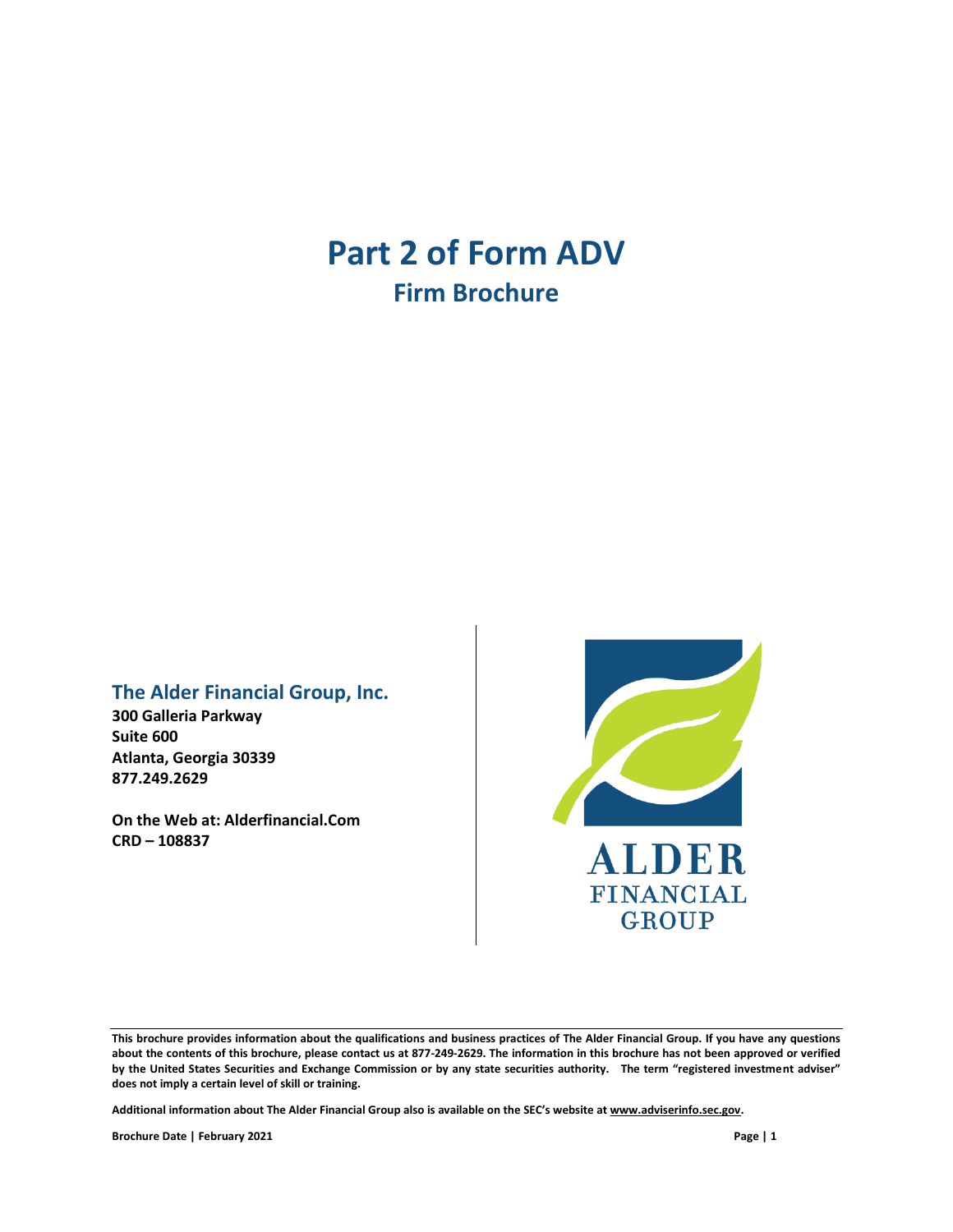## **Item 2 Material Changes From Our Last Filing |**

Our last update to this document was in February 2020. The total asset managed under item 4 has been updated to reflect the balance as of December 31<sup>st</sup> 2020.

**This brochure provides information about the qualifications and business practices of The Alder Financial Group. If you have any questions about the contents of this brochure, please contact us at 877-249-2629. The information in this brochure has not been approved or verified by the United States Securities and Exchange Commission or by any state securities authority. The term "registered investment adviser" does not imply a certain level of skill or training.**

**Additional information about The Alder Financial Group also is available on the SEC's website at www.adviserinfo.sec.gov.**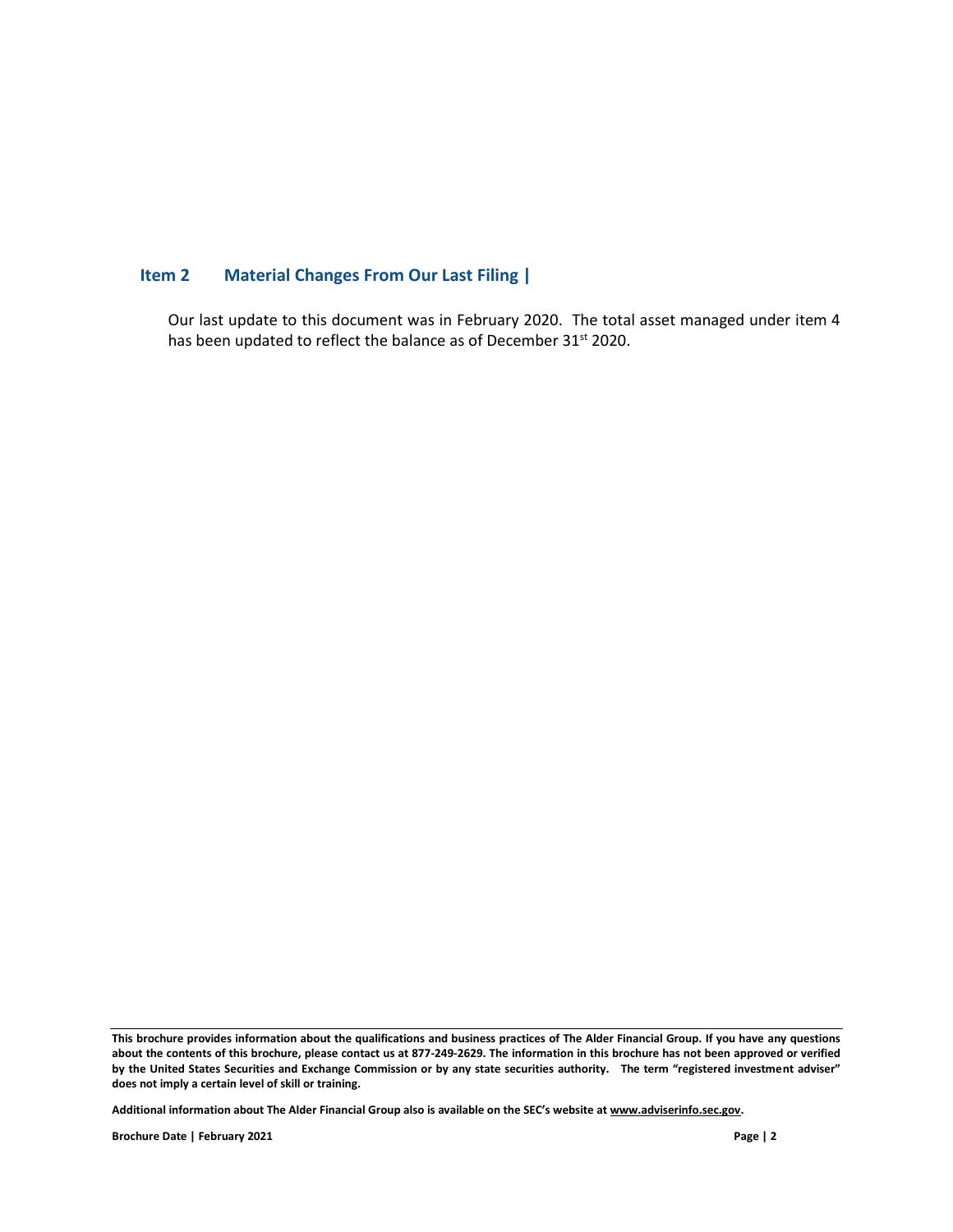## Table of Contents

- Item 1 Cover Page
- Item 2 Material Changes From Our Last Filing *Page 1*
- Item 3 Table of Contents *Page 2*
- Item 4 Description of Advisory Business *Page 4*
- Item 5 Fees and Compensation *Page 4*
- Item 6 Performance-Based Fess and Side-By-Side Management *Page 5*
- Item 7- Types of Clients *Page 5*
- Item 8 Methods of Analysis, Investment Strategies and Risk of Loss *Page 5*
- Item 9- Disciplinary Information *Page 6*
- Item 10 Other Financial Industry Activities and Affiliations *Page 6*
- Item 11- Code of Ethics, Participation/Interest in Client Transactions and Personal Trading *Page 6*
- Item 12 Brokerage Practices *Page 9*
- Item 13- Review of Accounts *Page 10*
- Item 14 Client Referrals and Other Compensation *Page 11*
- Item 15 Custody *Page 11*
- Item 16 Investment Discretion *Page 11*
- Item 17 Voting Client Securities *Page 11*
- Item 18 Financial Information *Page 11*

**This brochure provides information about the qualifications and business practices of The Alder Financial Group. If you have any questions about the contents of this brochure, please contact us at 877-249-2629. The information in this brochure has not been approved or verified by the United States Securities and Exchange Commission or by any state securities authority. The term "registered investment adviser" does not imply a certain level of skill or training.**

**Additional information about The Alder Financial Group also is available on the SEC's website at www.adviserinfo.sec.gov.**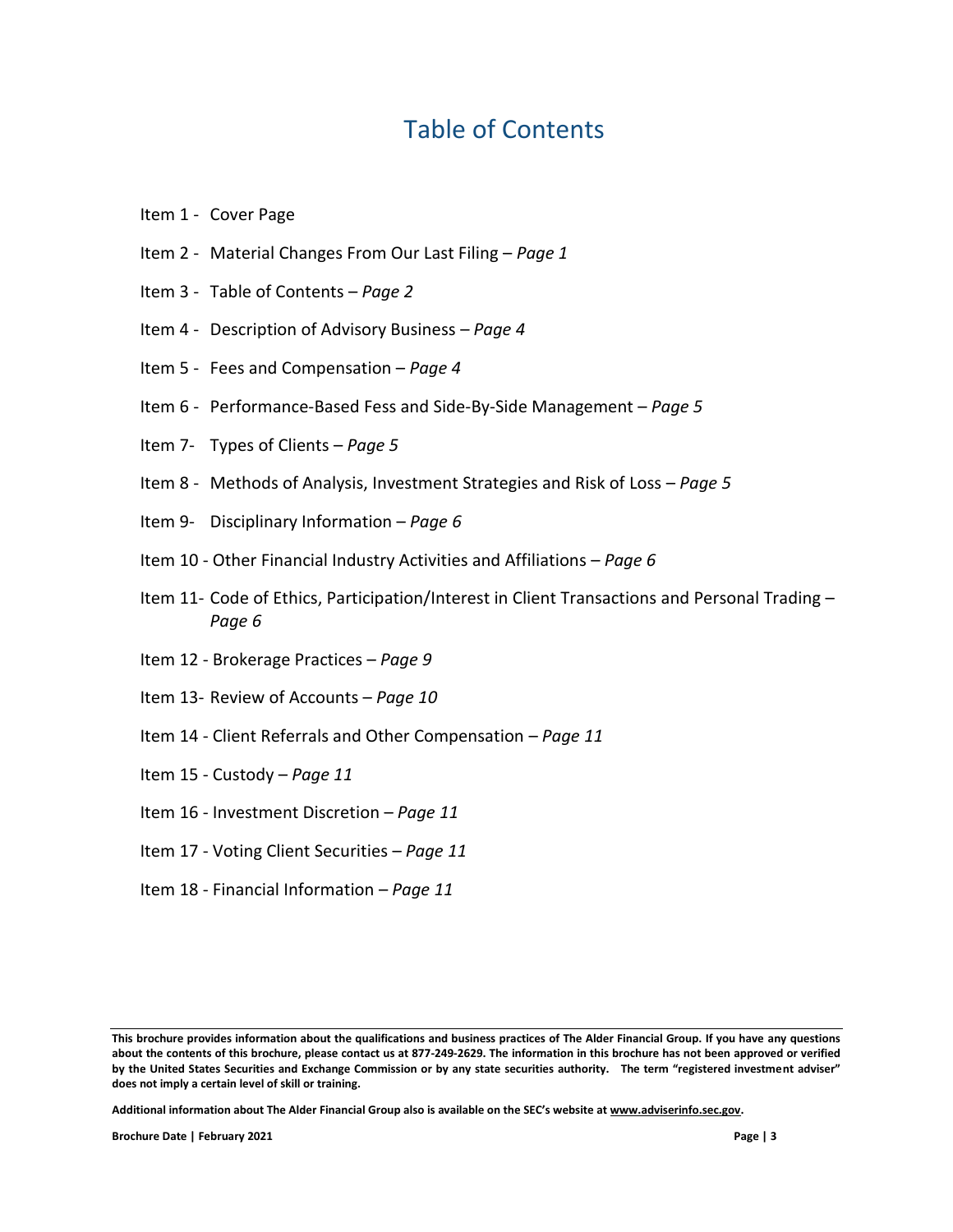## **Item 4 Description of Advisory Business |**

The Alder Financial Group is an independent registered investment advisor firm headquartered in Atlanta, Georgia with a branch office in Birmingham, Alabama. The firm has provided financial planning and investment management services since 1995. The firm's principal owners are Charles Webb and Alan Gaylor.

As of December 31, 2020 the firm manages over 136.4 million dollars in client assets on a discretionary basis.

We offer comprehensive financial planning and investment management services to a wide range of clients. Our clients come to us seeking help in understanding their long-term financial needs and a solution as to how to meet those needs. We work with them to address the myriad of financial issues that come up in their lives, which can range from the mundane around tax time to the complex when it is time to start thinking about selling a business.

Through the financial planning process, we develop an investment strategy to reach all of their goals – both long and short term. Therefore, our investment strategies are as diverse as our clients are and each portfolio reflects those differences. Because each portfolio is personalized, clients have the flexibility to specify that certain securities or issuers be included or excluded from their holdings.

In addition to directly managing our clients' assets, we also provide advice as to their other investments that we don't directly manage. These are typically investments in their company retirement accounts, employer stock options and ESOP plans. Our belief is that just because someone's savings are spread across multiple accounts, they shouldn't be treated separately. Instead, they should all be viewed as a single portfolio with a unified purpose.

## **Item 5 Fees and Compensation |**

For its services, The Alder Financial Group charges a management fee that is either fixed or variable based on the size of the assets under management. Variable fees are billed quarterly at the end of the quarter. Fixed fees are billed monthly at the end of the month. Management fees are deducted directly from the client's portfolio.

In most cases, the variable management fee is 0.25% per quarter (1% annually). This is negotiable and may be less for some clients if the advisory relationship is less complex. While we do not impose an account size minimum, we do have a minimum fee of five hundred dollars per quarter. In certain situations, we will waive this minimum. Our fixed management fees are usually applied, at our discretion, to larger relationships. Typically, this occurs when the relationship reaches 1.5 -2.0 million dollars. The amount of the fixed fee is negotiated with the client and is renegotiated from time to time.

**This brochure provides information about the qualifications and business practices of The Alder Financial Group. If you have any questions about the contents of this brochure, please contact us at 877-249-2629. The information in this brochure has not been approved or verified by the United States Securities and Exchange Commission or by any state securities authority. The term "registered investment adviser" does not imply a certain level of skill or training.**

**Additional information about The Alder Financial Group also is available on the SEC's website at www.adviserinfo.sec.gov.**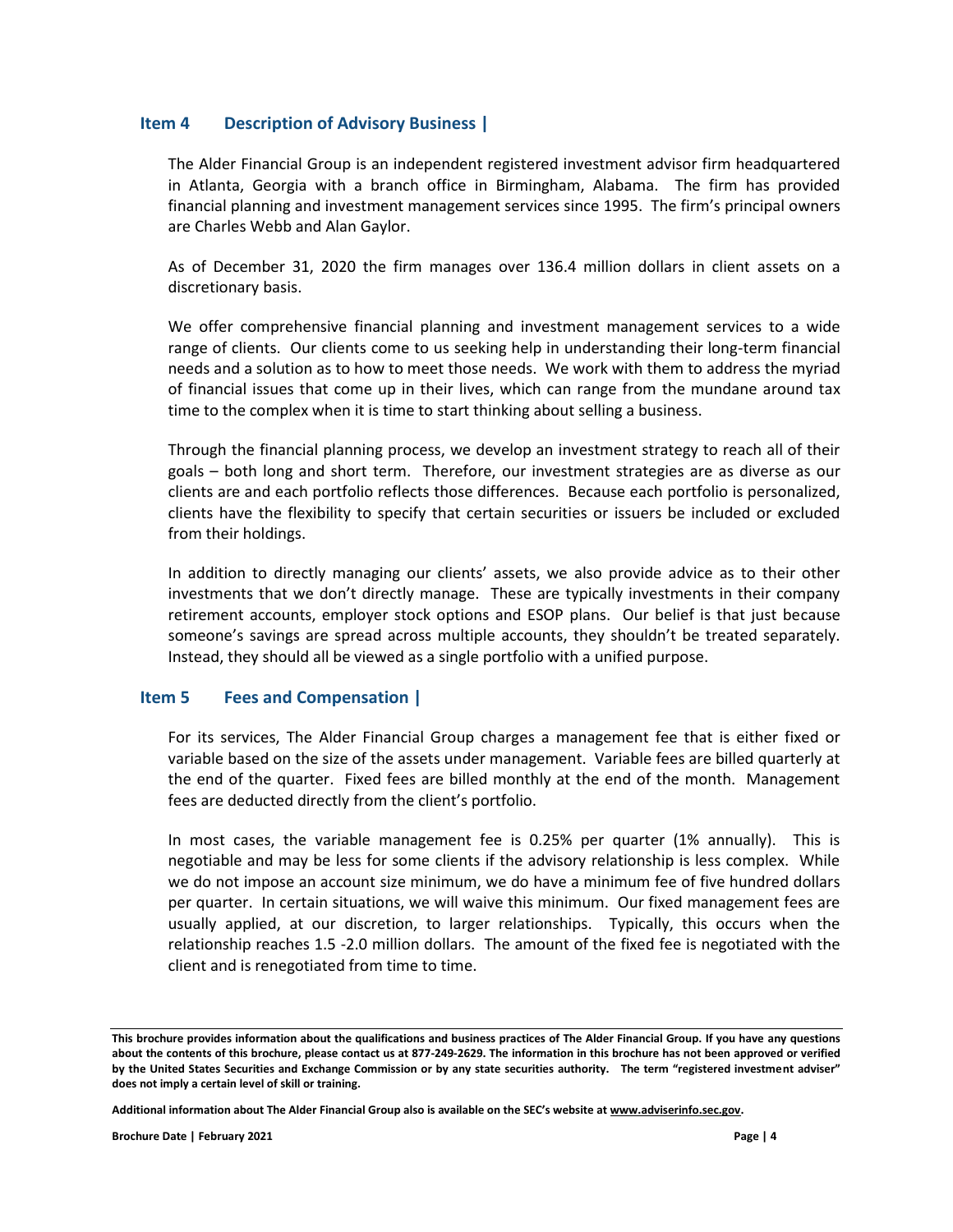In addition to our management fee, clients can expect to incur other sundry costs. These are costs associated with the custodian or mutual fund and ETF managers. These costs are usually brokerage commissions, prime broker fees and fund expenses. Our firm does not participate in those costs and we make an effort to keep them to a minimum as described in the Brokerage Practices section of this document.

## **Item 6 Performance-Based Fees and Side-By-Side Management |**

The Alder Financial Group does not participate in performance-based compensation or have any side-by-side management relationships.

## **Item 7 Types of Clients |**

The Alder Financial Group provides investment and planning advice to a variety of individuals and businesses. These include families, individuals, small businesses and their owners, and trusts funds. We do not impose a minimum account size but do have minimum fees as described in the Fees and Compensation section of this document.

## **Item 8 Methods of Analysis, Investment Strategies and Risk of Loss |**

The Alder Financial Group primarily uses fundamental and macro-economic analysis in making its investment decisions. The information used is collected from a number of sources including national economic and financial publications, financial data services and issuer's public filings.

Our investment strategy is centered on the disciplined allocation of assets into three major categories: equity, fixed income, and cash. To determine a proper allocation strategy, we thoroughly evaluate each client's financial profile to create an Investment Policy Statement that provides invaluable information in assisting us with devising an allocation for the client's current situation and future goals. Our proprietary computer modeling, which takes into account all relevant facts, will provide us with a strategic mix of asset categories that best fits the client's individual profile. Armed with this strategic asset allocation, we design an individual portfolio by choosing specific investments with the characteristics we feel are best suited to obtain the client's goals. For example, if steady cash flow is the primary goal, this situation would dictate a greater use of income producing securities such as bonds, preferreds and dividend paying stocks with a smaller use of growth oriented securities. Others may need a more aggressive portfolio with a high focus on managed equity and a small number of fixed income securities. Each client has a unique situation, and we are fully prepared to accommodate his or her individual investing needs.

We use a variety of publicly traded securities and asset classes in our client portfolios. These include stocks, mutual funds, exchange traded funds (ETFs), bonds, preferred stocks and options. Investing in these securities involves the risk of loss that the client should be prepared to bear. The amount of risk can vary greatly from one type of security to another, as well as one issuer to another.

**This brochure provides information about the qualifications and business practices of The Alder Financial Group. If you have any questions about the contents of this brochure, please contact us at 877-249-2629. The information in this brochure has not been approved or verified by the United States Securities and Exchange Commission or by any state securities authority. The term "registered investment adviser" does not imply a certain level of skill or training.**

**Additional information about The Alder Financial Group also is available on the SEC's website at www.adviserinfo.sec.gov.**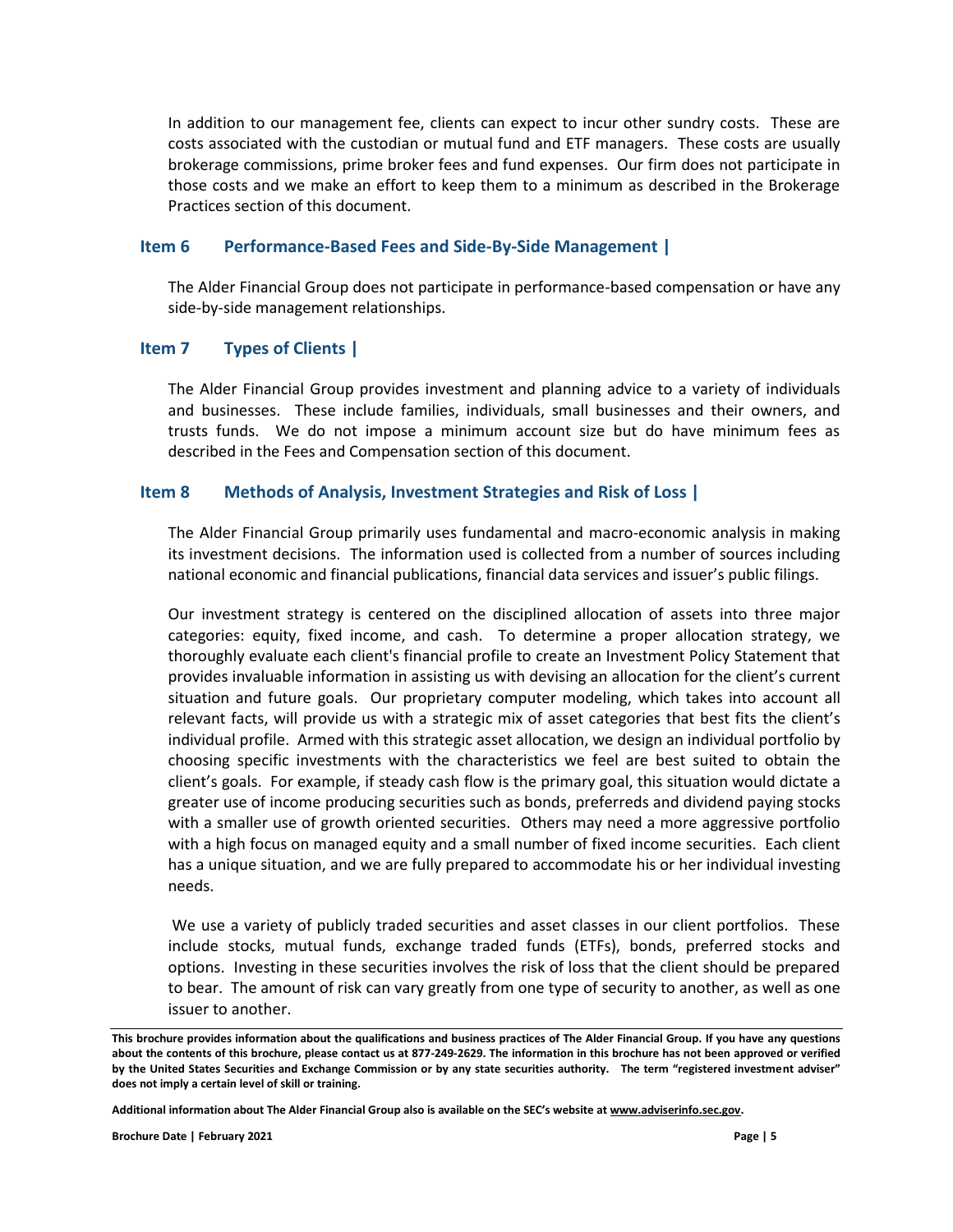When investing in equities, we generally use ETFs and, to a lesser extent, mutual funds. These securities represent ownership in a larger pool of stocks. Thus, there is far less company specific risk and the performance and risk is influenced more by the overall direction in that ETF's particular market. When making fixed income investments, we use both individual securities and pooled instruments such as mutual funds and ETFs. Individual fixed income securities bear credit risk. That is to say that the risk is whether or not the issuer can make the obligated interest and principal payments. When investing in fixed income mutual funds and ETFs, this credit risk is spread among many issuers.

## **Item 9 Disciplinary Information |**

There have been no legal or disciplinary events with our firm, our firm's principals or its employees.

#### **Item 10 Other Financial Industry Activities and Affiliations |**

Neither The Alder Financial Group nor its managers have any financial industry activities or affiliations that are material to our advisory business or our clients.

## **Item 11 Code of Ethics, Participation/Interest in Client Transactions and Personal Trading |**

It is the policy of the applicant to follow the standards of practice set forth by the CFA Institute. The following details that code.

## **Code of Ethics and Standards of Professional Conduct**

#### **Preamble**

The CFA Institute Code of Ethics and Standards of Professional Conduct are fundamental to the values of CFA Institute and essential to achieving its mission to lead the investment profession globally by setting high standards of education, integrity, and professional excellence. High ethical standards are critical to maintaining the public's trust in financial markets and in the investment profession. Since their creation in the 1960s, the Code and Standards have promoted the integrity of CFA Institute members and served as a model for measuring the ethics of investment professionals globally, regardless of job function, cultural differences, or local laws and regulations. All CFA Institute members (including holders of the Chartered Financial Analyst® [CFA®] designation) and CFA candidates must abide by the Code and Standards and are encouraged to notify their employer of this responsibility. Violations may result in disciplinary sanctions by CFA Institute. Sanctions can include revocation of membership, revocation of candidacy in the CFA Program, and revocation of the right to use the CFA designation.

#### **The Code of Ethics**

Members of CFA Institute (including CFA charter holders) and candidates for the CFA designation "Members and Candidates") must:

**This brochure provides information about the qualifications and business practices of The Alder Financial Group. If you have any questions about the contents of this brochure, please contact us at 877-249-2629. The information in this brochure has not been approved or verified by the United States Securities and Exchange Commission or by any state securities authority. The term "registered investment adviser" does not imply a certain level of skill or training.**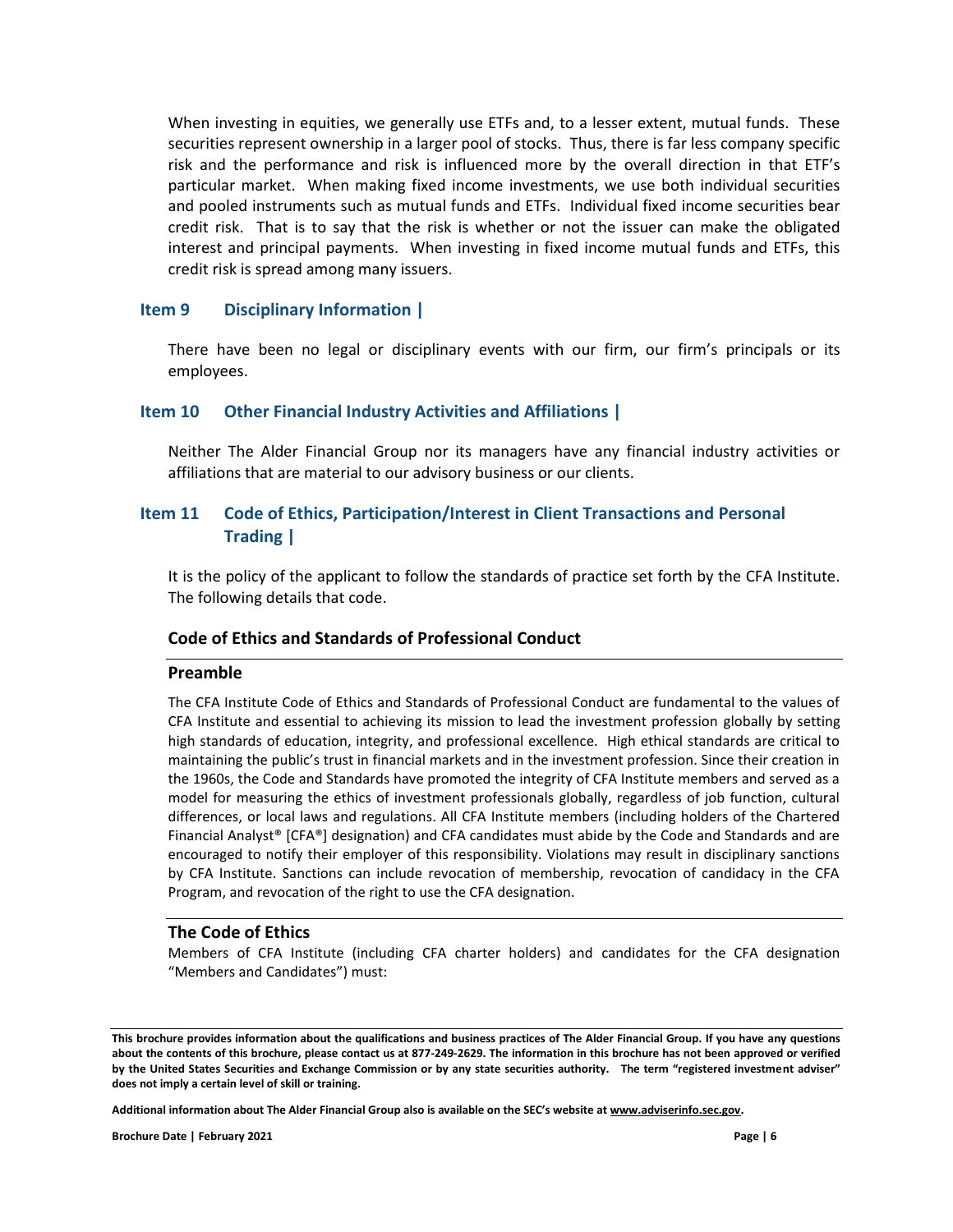- Act with integrity, competence, diligence, respect, and in an ethical manner with the public, clients, prospective clients, employers, employees, colleagues in the investment profession, and other participants in the global capital markets.
- Place the integrity of the investment profession and the interests of clients above their own personal interests.
- Use reasonable care and exercise independent professional judgment when conducting investment analysis, making investment recommendations, taking investment actions, and engaging in other professional activities.
- Practice and encourage others to practice in a professional and ethical manner that will reflect credit on themselves and the profession.
- Promote the integrity of and uphold the rules governing capital markets.
- Maintain and improve their professional competence and strive to maintain and improve the competence of other investment professionals.

#### **Standards of Professional Conduct**

#### **I. PROFESSIONALISM**

- **A. Knowledge of the Law.** Members and Candidates must understand and comply with all applicable laws, rules, and regulations (including the CFA Institute Code of Ethics and Standards of Professional Conduct) of any government, regulatory organization, licensing agency, or professional association governing their professional activities. In the event of conflict, Members and Candidates must comply with the more strict law, rule, or regulation. Members and Candidates must not knowingly participate or assist in and must dissociate from any violation of such laws, rules, or regulations.
- **B. Independence and Objectivity.** Members and Candidates must use reasonable care and judgment to achieve and maintain independence and objectivity in their professional activities. Members and Candidates must not offer, solicit, or accept any gift, benefit, compensation, or consideration that reasonably could be expected to compromise their own or another's independence and objectivity.
- **C. Misrepresentation.** Members and Candidates must not knowingly make any misrepresentations relating to investment analysis, recommendations, actions, or other professional activities.
- **D. Misconduct.** Members and Candidates must not engage in any professional conduct involving dishonesty, fraud, or deceit or commit any act that reflects adversely on their professional reputation, integrity, or competence.

#### **II. INTEGRITY OF CAPITAL MARKETS**

- **A. Material Nonpublic Information.** Members and Candidates who possess material nonpublic information that could affect the value of an investment must not act or cause others to act on the information.
- **B. Market Manipulation.** Members and Candidates must not engage in practices that distort prices or artificially inflate trading volume with the intent to mislead market participants.

#### **III. DUTIES TO CLIENTS**

- **A. Loyalty, Prudence, and Care.** Members and Candidates have a duty of loyalty to their clients and must act with reasonable care and exercise prudent judgment. Members and Candidates must act for the benefit of their clients and place their clients' interests before their employer's or their own interests.
- **B. Fair Dealing.** Members and Candidates must deal fairly and objectively with all clients when providing investment analysis, making investment recommendations, taking investment action, or engaging in other professional activities.

**This brochure provides information about the qualifications and business practices of The Alder Financial Group. If you have any questions about the contents of this brochure, please contact us at 877-249-2629. The information in this brochure has not been approved or verified by the United States Securities and Exchange Commission or by any state securities authority. The term "registered investment adviser" does not imply a certain level of skill or training.**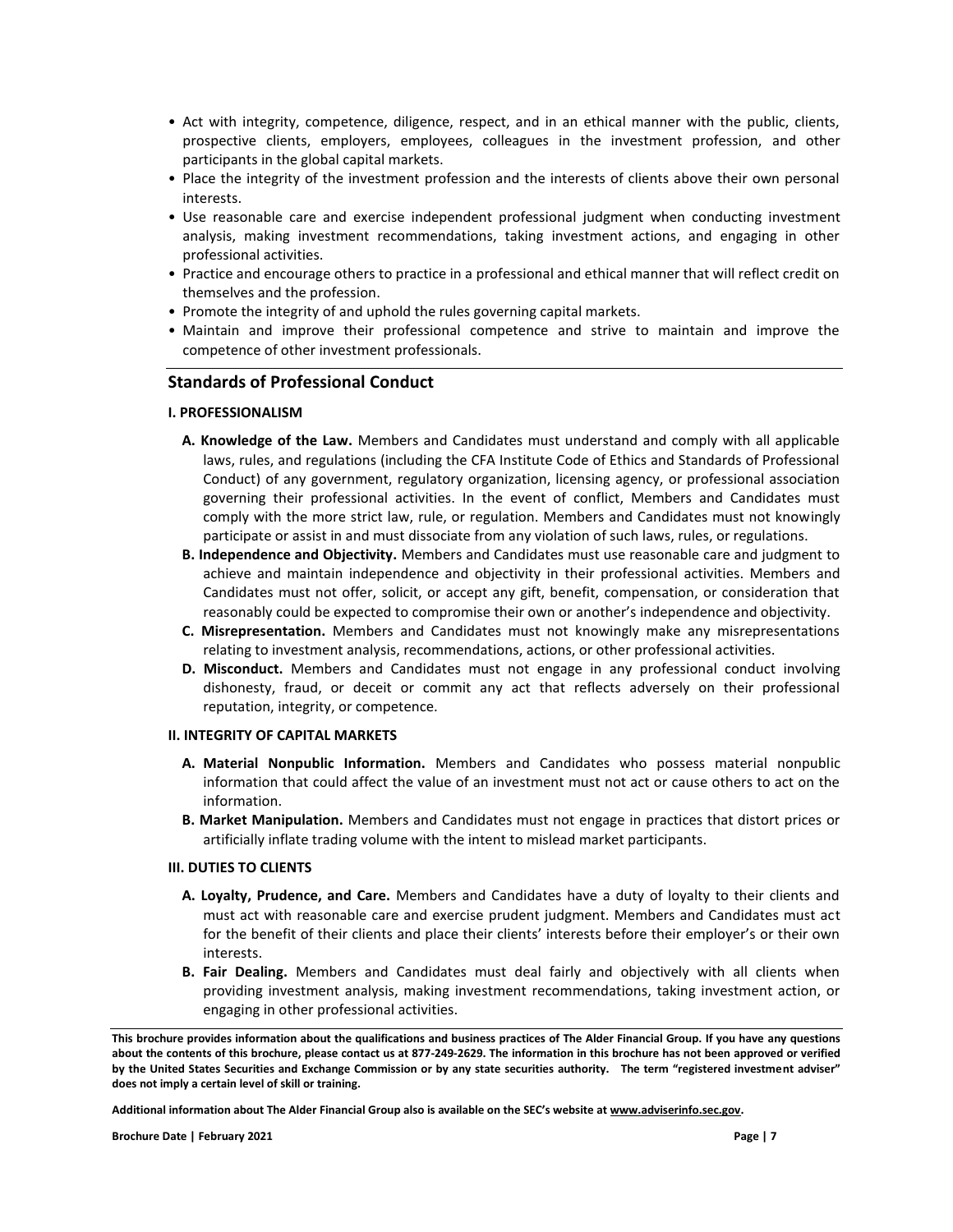#### **C. Suitability.**

- **1.** When Members and Candidates are in an advisory relationship with a client, they must:
	- **a.** Make a reasonable inquiry into a client's or prospective client's investment experience, risk and return objectives, and financial constraints prior to making any investment recommendation or taking investment action and must reassess and update this information regularly.
	- **b.** Determine that an investment is suitable to the client's financial situation and consistent with the client's written objectives, mandates, and constraints before making an investment recommendation or taking investment action.
	- **c.** Judge the suitability of investments in the context of the client's total portfolio.
- **2.** When Members and Candidates are responsible for managing a portfolio to a specific mandate, strategy, or style, they must make only investment recommendations or take only investment actions that are consistent with the stated objectives and constraints of the portfolio.
- **D. Performance Presentation.** When communicating investment performance information, Members and Candidates must make reasonable efforts to ensure that it is fair, accurate, and complete.
- **E. Preservation of Confidentiality.** Members and Candidates must keep information about current, former, and prospective clients confidential unless:
	- **1.** The information concerns illegal activities on the part of the client or prospective client,
	- **2.** Disclosure is required by law, or
	- **3.** The client or prospective client permits disclosure of the information.

#### **IV. DUTIES TO EMPLOYERS**

- **A. Loyalty.** In matters related to their employment, Members and Candidates must act for the benefit of their employer and not deprive their employer of the advantage of their skills and abilities, divulge confidential information, or otherwise cause harm to their employer.
- **B. Additional Compensation Arrangements.** Members and Candidates must not accept gifts, benefits, compensation, or consideration that competes with or might reasonably be expected to create a conflict of interest with their employer's interest unless they obtain written consent from all parties involved.
- **C. Responsibilities of Supervisors.** Members and Candidates must make reasonable efforts to detect and prevent violations of applicable laws, rules, regulations, and the Code and Standards by anyone subject to their supervision or authority.

#### **V. INVESTMENT ANALYSIS, RECOMMENDATIONS, AND ACTIONS**

- **A. Diligence and Reasonable Basis.** Members and Candidates must:
	- **1.** Exercise diligence, independence, and thoroughness in analyzing investments, making investment recommendations, and taking investment actions.
	- **2.** Have a reasonable and adequate basis, supported by appropriate research and investigation, for any investment analysis, recommendation, or action.
- **B. Communication with Clients and Prospective Clients.** Members and Candidates must:
	- **1.** Disclose to clients and prospective clients the basic format and general principles of the investment processes they use to analyze investments, select securities, and construct portfolios and must promptly disclose any changes that might materially affect those processes.
	- **2.** Use reasonable judgment in identifying which factors are important to their investment analyses, recommendations, or actions and include those factors in communications with clients and prospective clients.
	- **3.** Distinguish between fact and opinion in the presentation of investment analysis and recommendations.

**This brochure provides information about the qualifications and business practices of The Alder Financial Group. If you have any questions about the contents of this brochure, please contact us at 877-249-2629. The information in this brochure has not been approved or verified by the United States Securities and Exchange Commission or by any state securities authority. The term "registered investment adviser" does not imply a certain level of skill or training.**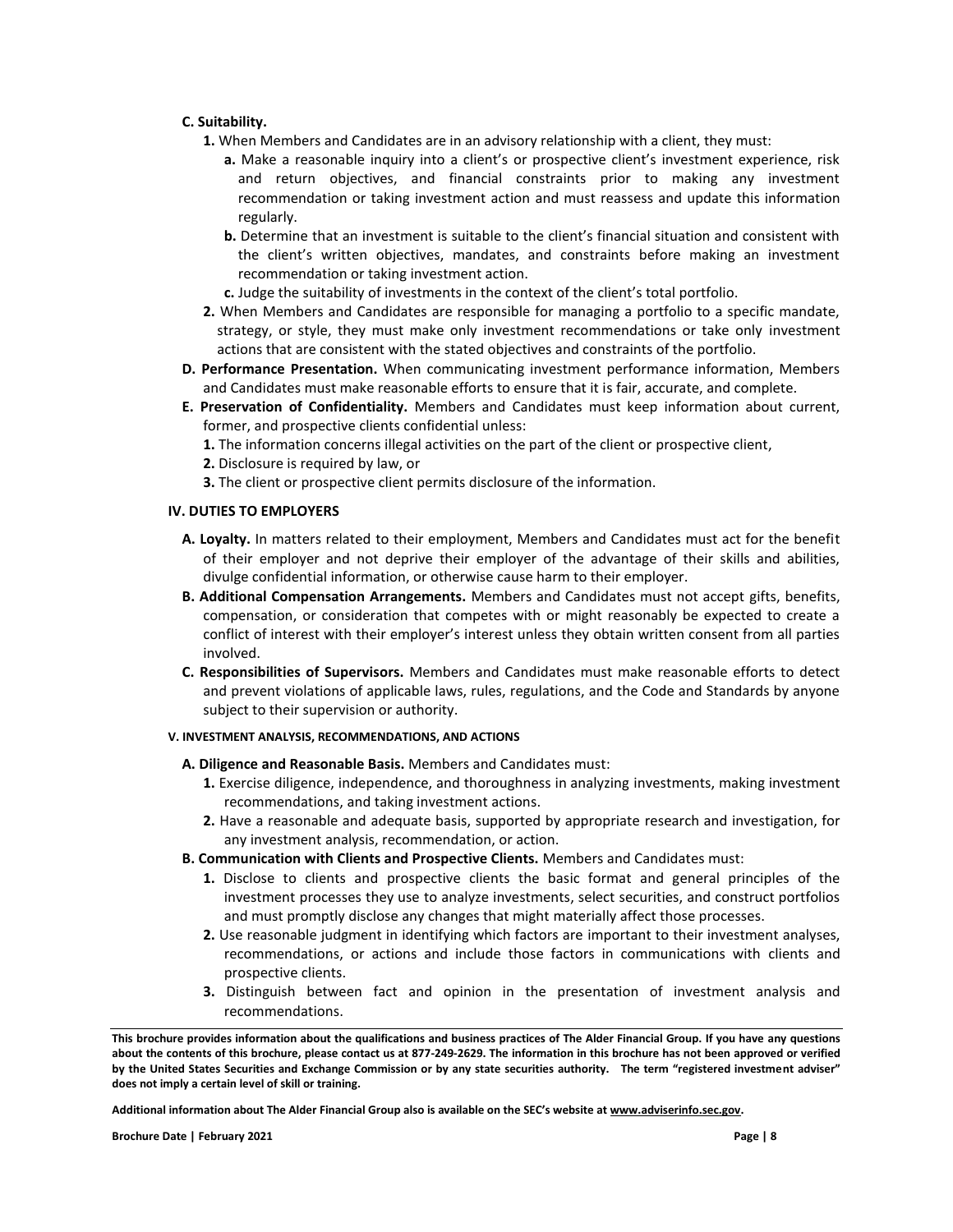**C. Record Retention.** Members and Candidates must develop and maintain appropriate records to support their investment analyses, recommendations, actions, and other investment related communications with clients and prospective clients.

#### **VI. CONFLICTS OF INTEREST**

- **A. Disclosure of Conflicts.** Members and Candidates must make full and fair disclosure of all matters that could reasonably be expected to impair their independence and objectivity or interfere with respective duties to their clients, prospective clients, and employer. Members and Candidates must ensure that such disclosures are prominent, are delivered in plain language, and communicate the relevant information effectively.
- **B. Priority of Transactions.** Investment transactions for clients and employers must have priority over investment transactions in which a Member or Candidate is the beneficial owner.
- **C. Referral Fees.** Members and Candidates must disclose to their employer, clients, and prospective clients, as appropriate, any compensation, consideration, or benefit received from or paid to others for the recommendation of products or services.

#### **VII. RESPONSIBILITIES AS A CFA INSTITUTE MEMBER OR CFA CANDIDATE**

- **A. Conduct as Members and Candidates in the CFA Program.** Members and Candidates must not engage in any conduct that compromises the reputation or integrity of CFA Institute or the CFA designation or the integrity, validity, or security of the CFA examinations.
- **B. Reference to CFA Institute, the CFA Designation, and the CFA Program.** When referring to CFA Institute, CFA Institute membership, the CFA designation, or candidacy in the CFA Program, Members and Candidates must not misrepresent or exaggerate the meaning or implications of membership in CFA Institute, holding the CFA designation, or candidacy in the CFA program.

A copy of this code of ethics is also available separately to any client or prospective client upon request.

From time to time, our firm or its employees may invest or sell the same securities that we recommend to our clients. In such cases it is unlikely that these transactions will have a material impact on the market in those securities due to the size of the trade and the liquidity in the market. However, if a situation were to arise that we felt the market was too thin to accommodate all of the trades without adversely affecting the price of that security, the firm or employee trades will be prohibited from being executed before any client transactions.

## **Item 12 Brokerage Practices |**

When opening a new account or trading for a client, the custodian and executing broker we select will be from established broker/dealer relationships that the Alder Financial Group maintains. Since we are not compensated to place or trade assets in any particular place, it is imperative to focus on maximizing the value of our client relationships relating to the breadth of custodial and trade services (best execution). The specific custodian and executing broker chosen will be based upon factors such as services, pricing, liquidity, convenience, reliability, technology and investment options.

On an annual basis, a trade oversight committee, which will be comprised of the principals of the firm, will review the existing broker/dealer relationships to evaluate if there has been a

**This brochure provides information about the qualifications and business practices of The Alder Financial Group. If you have any questions about the contents of this brochure, please contact us at 877-249-2629. The information in this brochure has not been approved or verified by the United States Securities and Exchange Commission or by any state securities authority. The term "registered investment adviser" does not imply a certain level of skill or training.**

**Additional information about The Alder Financial Group also is available on the SEC's website at www.adviserinfo.sec.gov.**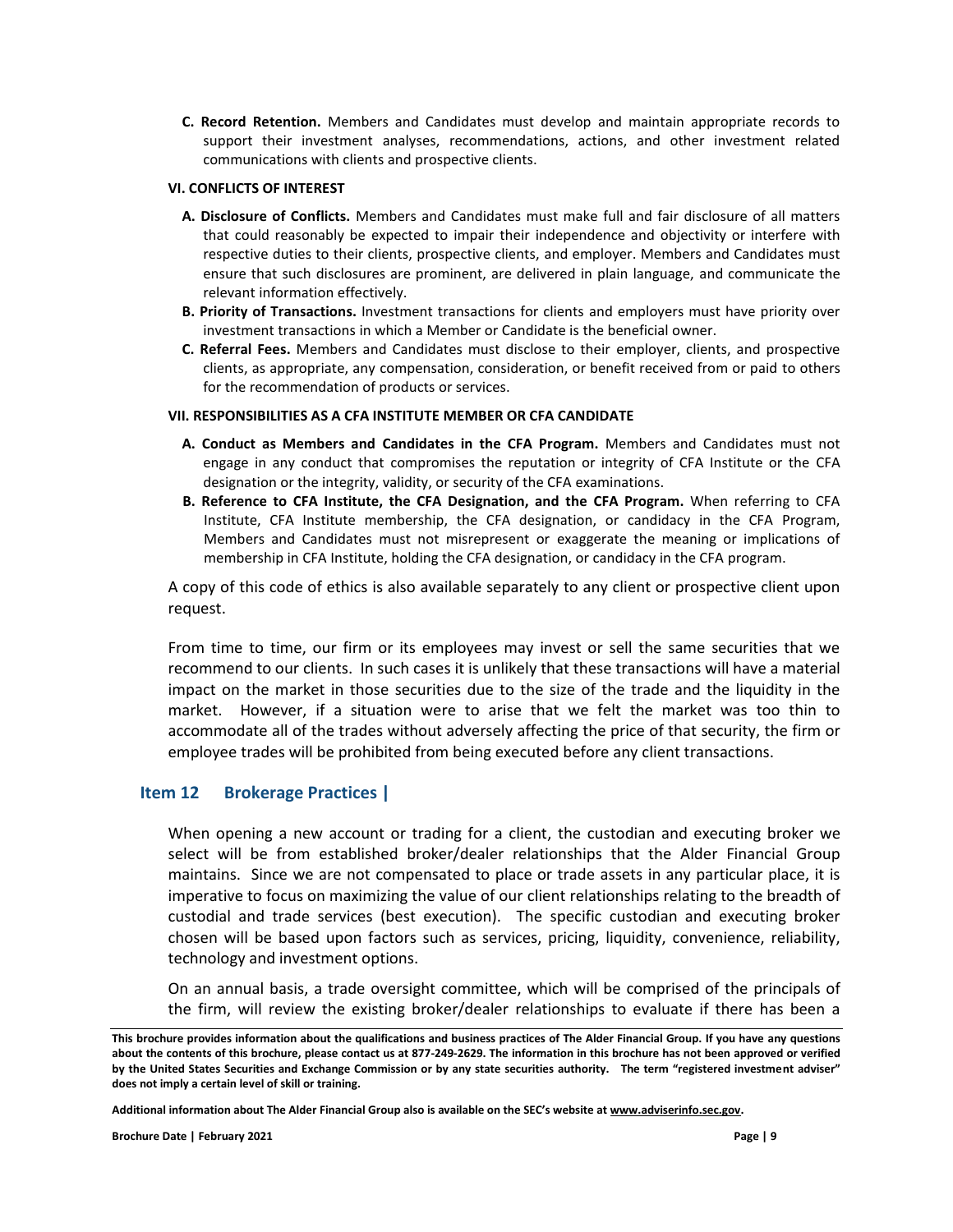change in the competitive advantage of one broker/dealer over another. In addition, the committee will survey at least two other leading brokerage competitors that the Alder Financial Group does not maintain a relationship with to ensure that existing relationships are competitive and in keeping with industry standards. Once again, the factors that will be evaluated are services, pricing, liquidity, convenience, reliability, technology and investment options.

From time to time the applicant will aggregate trades for a single security in multiple client accounts (Block Trade). Block trades are executed in order to either attain favorable security pricing or uniform execution price. When a block trade is executed, the allocation of securities will be done in such a way that each client account involved will receive the same per share execution price. Under the applicant's current custodian agreements, the commissions paid by the client, if any, are unaffected by participation in block trades. That is to say that the commission charged for a particular trade will be the same regardless of whether that trade was placed individually or as part of a block order. The inclusion of client accounts in a block trade will be determined by such factors as, but not be limited to, known client needs, market conditions, client communications and account liquidity.

## **Item 13 Review of Accounts |**

Charles Webb and Alan Gaylor are the firm's portfolio managers. The portfolio managers are responsible for all account reviews and analysis. Formal Internal reviews are performed at least quarterly and portfolio analysis reports are sent to the clients quarterly. These internal account reviews and associated reports look at such factors as the portfolio allocation and performance, change in portfolio value and benchmark comparisons. Portfolio reviews may be conducted more frequently should there be a material change in economic or market conditions. These reviews may also take place if it is necessary to liquidate a portion of the portfolio, there are new funds to be invested or there is a change in the asset allocation targets.

In addition to these quarterly internal reviews, all of our client accounts are monitored on a daily basis. Our firm's portfolio management software is updated daily with account balances, positions, transaction and prices. This information is also compared to our asset allocation targets for rebalancing purposes.

Individual portfolio and financial plan reviews are generally conducted every one to two years per the client's desired level of engagement. Our preference is to meet one on one with the client on an annual basis. We have found that some clients prefer to do this more than others and therefore the actual review frequency can vary widely from one relationship to another. There is no requirement on the client's part to participate in these one on one reviews. In instances where the client prefers to meet less frequently, we will manage their account per the last investment policy statement prepared.

**This brochure provides information about the qualifications and business practices of The Alder Financial Group. If you have any questions about the contents of this brochure, please contact us at 877-249-2629. The information in this brochure has not been approved or verified by the United States Securities and Exchange Commission or by any state securities authority. The term "registered investment adviser" does not imply a certain level of skill or training.**

**Additional information about The Alder Financial Group also is available on the SEC's website at www.adviserinfo.sec.gov.**